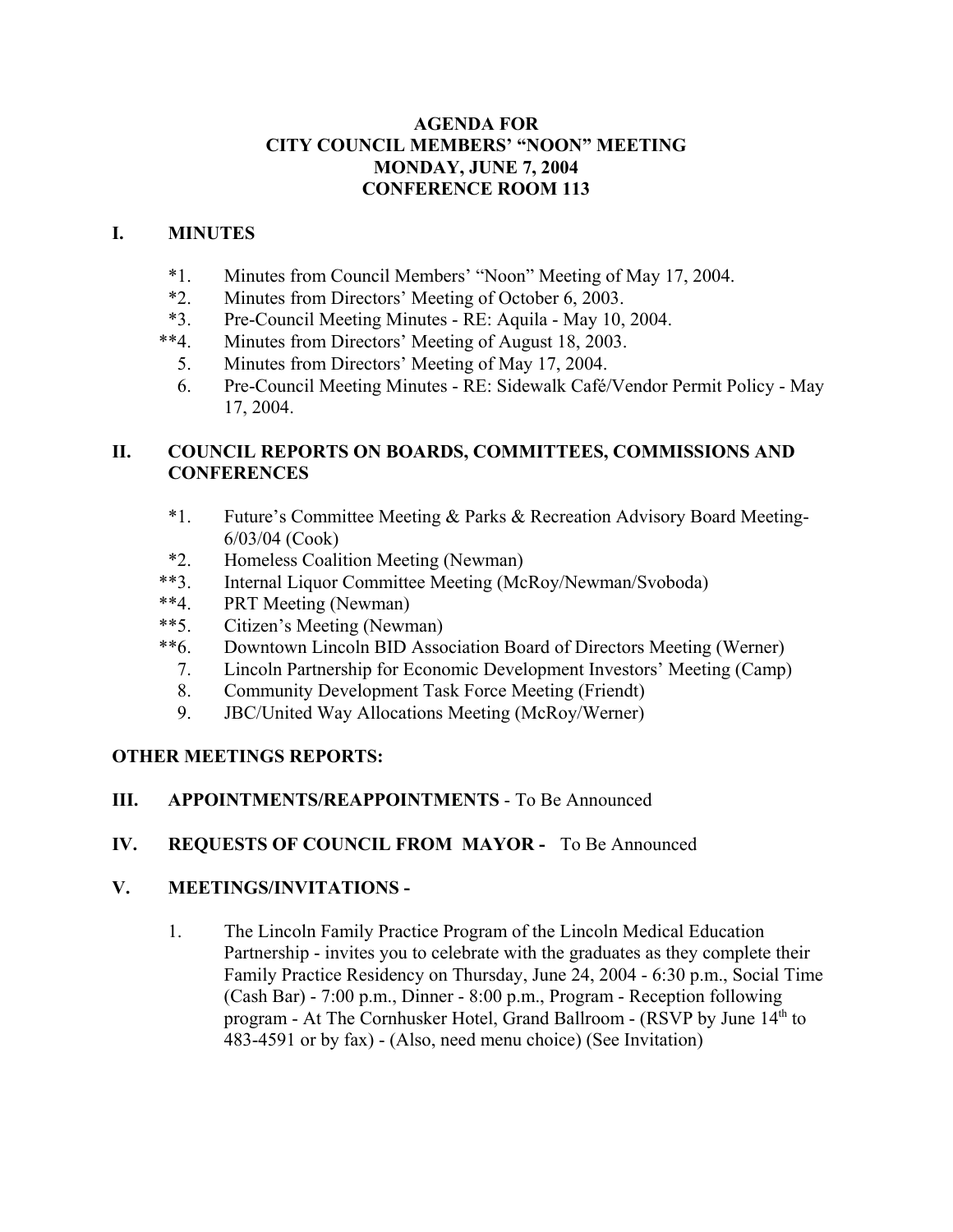- 2. The Lincoln Chamber of Commerce invites you to attend the following Ribbon Cutting: - Please RSVP to Jaime Henning at 436-2354 or E-Mail:
	- A.) Lincoln Pediatric Dentistry, 2355 Superior Street, Suite 106 on Tuesday, June 8, 2004 at 4:00 p.m.

#### **VI. MISCELLANEOUS**

1. Discussion on Council representation at LPED. (See Attachment)

## **VII. CITY COUNCIL MEMBERS**

## **VIII. ADJOURNMENT**

## **\*HELD OVER FROM MAY 24, 2004. \*\*HELD OVER FROM MAY 31, 2004.**

ca060704/tjg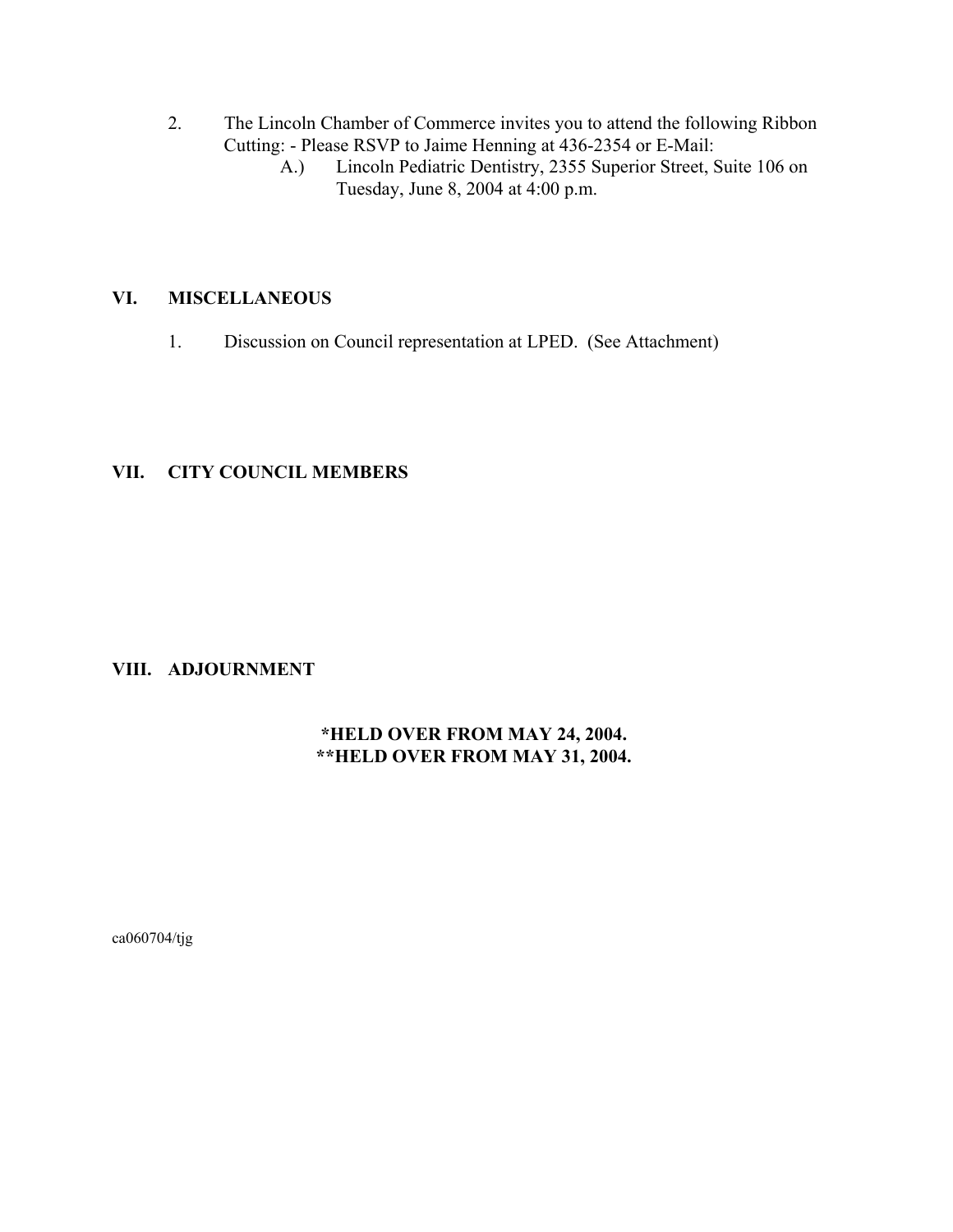## **MINUTES CITY COUNCIL MEMBERS' "NOON" MEETING MONDAY, JUNE 7 , 2004** *CONFERENCE ROOM 113*

*Council Members Present:* Terry Werner, Chair; Ken Svoboda, Vice-Chair; Jon Camp, Jonathan Cook, Glenn Friendt, Annette McRoy, Patte Newman; ABSENT: None

*Others Present:* Mark Bowen, Ann Harrell, Mayor's Office; Dana Roper, City Attorney; Joan Ray, Council Secretary; Darrell Podany, Aide to Council Members' Camp, Friendt and Svoboda; Nate Jenkins, Lincoln *Journal Star* representative

## **I MINUTES**

- 1. Minutes from Council Members' "Noon" Meeting of May 17, 2004.
- 2. Minutes from Directors' Meeting of October 6, 2003.
- 3. Pre-Council Meeting Minutes RE: Aquila May 10, 2004.
- 4. Minutes from Directors' Meeting of August 18, 2003.
- 5. Minutes from Directors' Meeting of May 17, 2004.
- 6. Pre-Council Meeting Minutes RE: Sidewalk Café/Vendor Permit Policy May 17, 2004.

Chair Werner requested a motion to approve the above-listed minutes. Ken Svoboda moved approval of the minutes, as presented, by acclamation. The motion was seconded by Annette McRoy and carried by unanimous consensus of the Council Members.

# **II. COUNCIL REPORTS ON BOARDS, COMMITTEES, COMMISSIONS AND CONFERENCES -**

1. FUTURE'S COMMITTEE MEETING **&** PARKS & RECREATION ADVISORY BOARD (6/03/04) (Cook) Mr. Cook requested that the sub-committees (such as the Future's Committee) not be listed under the Committee Reports on the "Noon" Agenda, but he did report on the Parks & Recreation Advisory Board meeting.

The Board endorsed a change to the liquor restrictions on City property to allow Folsom Children's Zoo and the Lincoln Children's Museum to have liquor at fund raising activities - and not limit them to just one event as had previously been done for the Zoo. The Children's Museum hadn't been allowed at all, but they had, unwittingly, been doing so.

Mr. Cook reported on the Piedmont Park Triangle at Cotner [and "A" Streets]. Someone donated \$45,000 to that Park area. It was determined that \$10-15,000 would be used for restoration and work on the gazebo. The rest will go into an endowment fund. The thought process had been that the Parks Department would normally put \$1,000 into that Park and continue to put \$1,000 in, but this endowment will provide, at 5% interest, about \$1500 per year which would cover the cost of the additional maintenance necessary. Then that small park will be re-named Kontras Park.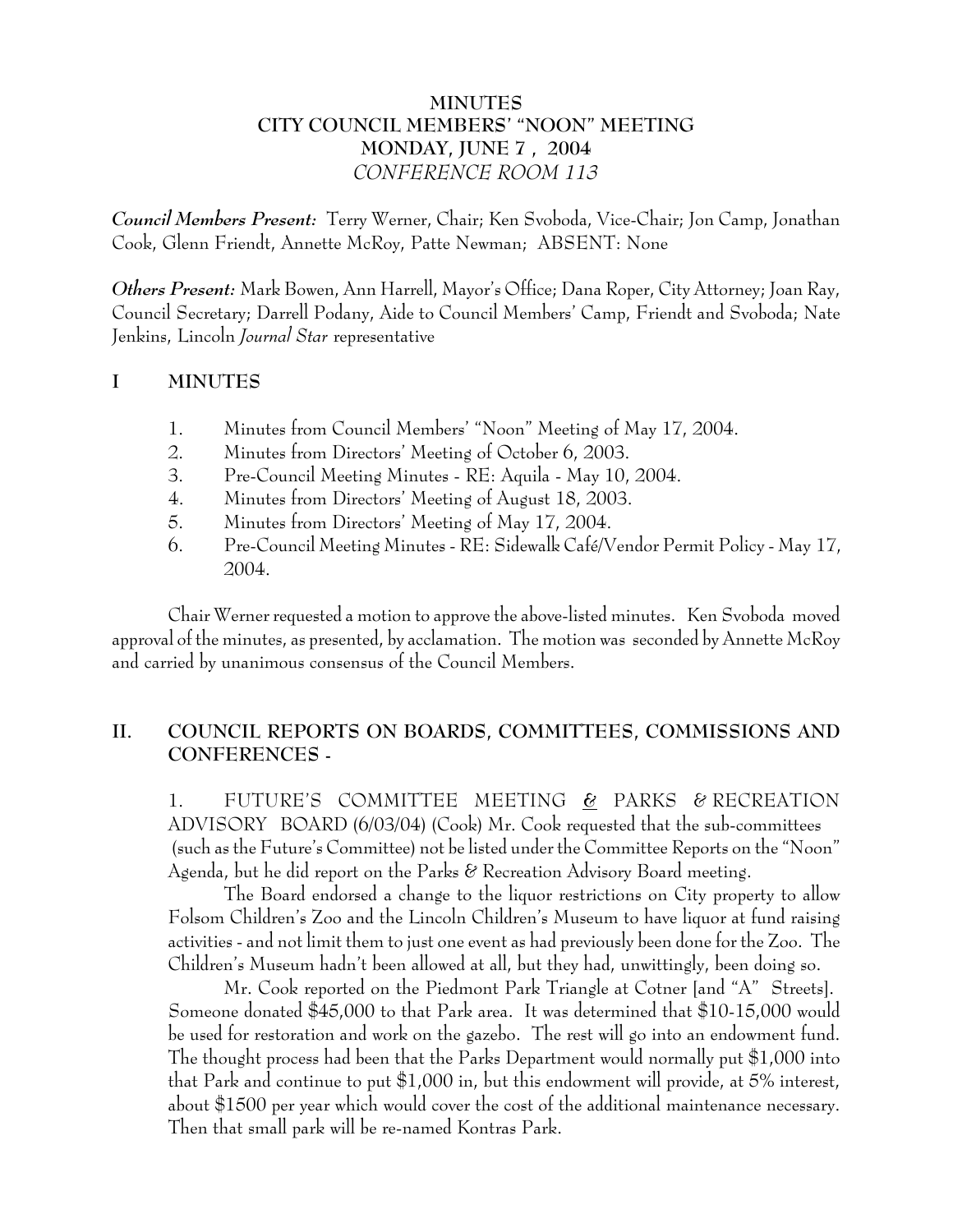Mr. Cook reported that there will be a July Board Retreat on July 1<sup>st</sup>. Any Council Members are welcome to attend. The retreat will be held at the Parks Office on  $27<sup>th</sup>$  Street. At this retreat, instead of looking at the wonderful new projects in the City, we're going to look at things that are in bad shape; so, we'll be touring places like Centennial Mall. This may be an interesting tour.

Mr. Cook stated that the new Fleming Fields Recreational Sports Park dedication would be at the (former) Northeast Community Park on June  $24<sup>th</sup>$  at 4:00 p.m. The time of the Schleich Park dedication has not yet been announced. The Woods Park Tennis Center and Pool Improvements will be (we hope) ready July  $1<sup>st</sup>$ . That is the "sprayground" project, which they've been "hoping" to have ready `within a couple of weeks' for months now.

Ms. McRoy asked when the City pools opened? Ms. Harrell noted that they had opened last Saturday.

Ms. Newman asked about the little triangle park - wondering if this was Piedmont Park? Mr. Cook explained that there are two parks at Piedmont - The little triangle portion and the main park [located behind Lefler Jr. High] and both are considered to be `Piedmont Park'. Ms. Newman asked if this amount discussed was a donation by someone who lives along Aldrich? Mr. Cook explained that it was a donation from someone who used to live in the neighborhood. Ms. Newman commented that her understanding was that the money was to go over to playground equipment for the Park behind Lefler. Mr. Cook explained that there had not been enough money to do that and provide for the endowment as well. So, the neighborhood group met and decided to use the money this way. This wasn't the neighborhood association for Piedmont (which hadn't been formed at this time) but a group representing the neighborhood. Mr. Cook suggested that, for details, Ms. Newman check with Chris Beutler.

Mr. Werner asked if there was a policy about park donations? Mr. Cook responded that there was and this donation had met the criteria. Mr. Cook added that the neighbors had expressed no concerns with the re-naming of the park.

Ms. Newman noted that she had heard from people over on Valley Road who say there is no playground equipment over in the Park behind Lefler. She had thought that was where the money would be spent. Mr. Cook reiterated that the determination had been that there was not enough money to do playground equipment and a maintenance endowment.

2. HOMELESS COALITION (Newman) Ms. Newman reported that she had attended the meeting and nothing of great significance had transpired. They had not really discussed the DayWatch issue. It's something that everyone says will just have to work itself out. Mr. Werner noted that they will be at the Council meeting today, for certain. Ms. Newman stated that she knew the City Mission was going to try to open up a facility and wondered if Matt Talbot would also try to take up some of those displaced by the DayWatch closing? Mr. Werner noted that he did not think that Matt Talbot was planning on that, but the City Mission was. They now have a facility that will not have a religious orientation and would not have the normal Mission standards enforced. They will provide meals, showers, laundry facilities and a pool table at the Mission. He noted that there would be no cost to the City or the County either. He commented that he had received some phone calls from people who are trying to continue to keep DayWatch open....and make an effort.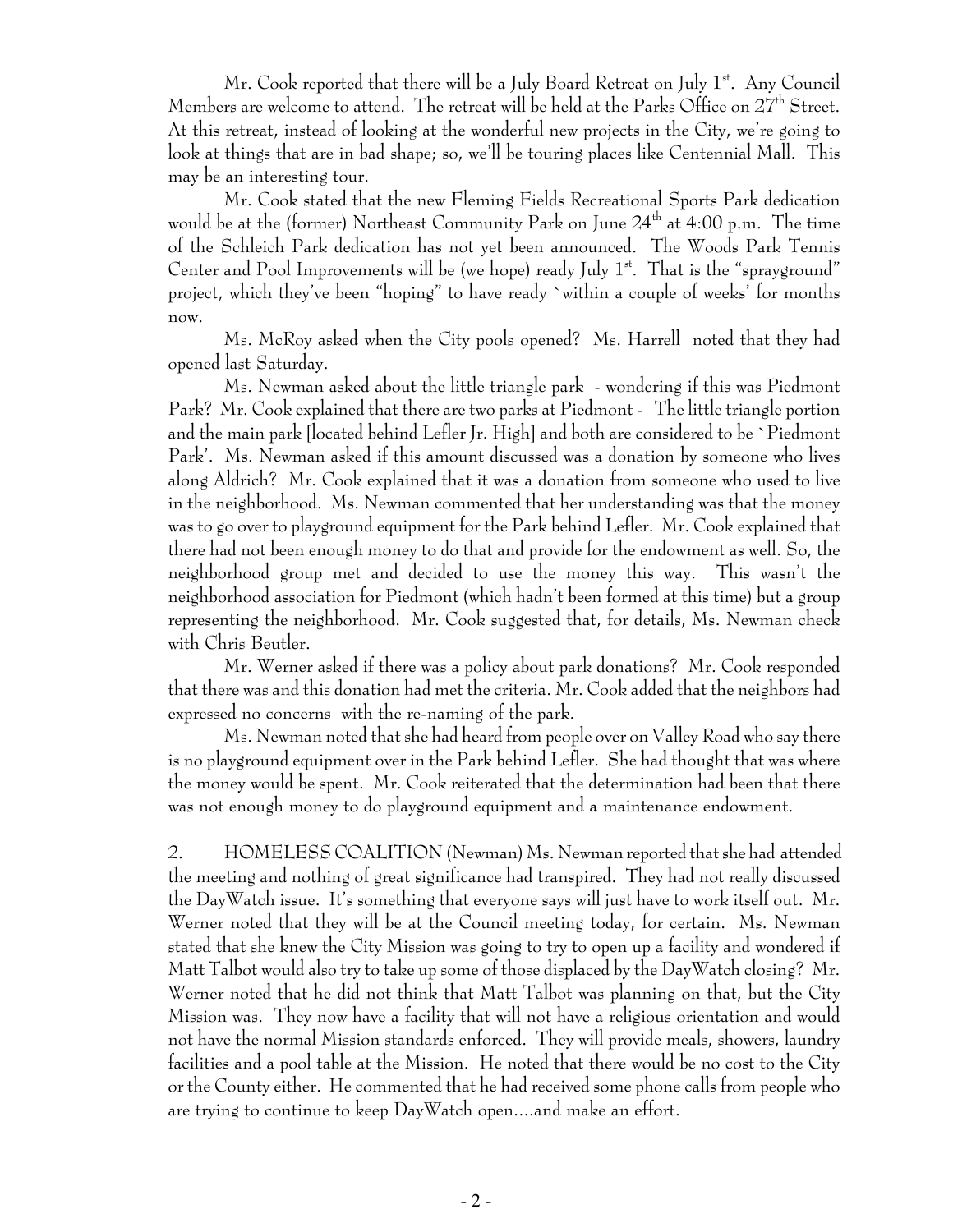Mr. Cook asked if they should expect a lot of people at the meeting today on this issue. Mr. Werner stated that he was afraid so. Mr. Cook asked if Mr. Werner would, at the meeting, explain what alternatives were being offered - or are they aware of those alternatives? Mr. Werner noted that he could mention that prior to the public hearing. A brief discussion ensued regarding the possibility of limiting public hearing on this issue, (which will be on a future Budget agenda), to a specified amount of time rather than leaving the Open Mike Session free for this discussion. It was agreed that, since the only money the City gives DayWatch is allocated through JBC funding, it would be wise to have Kit Boesch at the meeting to answer any questions regarding the DayWatch issue. Council requested that the Mayor's staff contact Ms. Boesch and ask that she be at the Council Meeting this afternoon. Ms. McRoy noted that JBC is now withholding the DayWatch funds and reallocating that money. It was agreed not to change the open mike policy on this issue, but have Mr. Werner announce that any redundant testimony could and would be limited by the Chair. Mr. Werner indicated that if a new Open Mike policy were to be initiated to limit time by topic, he would not want to start that policy today with the speakers for the homeless.

 The final consensus of the Council on this issue was that Mr. Werner would make the redundancy announcement and Ms. Boesch would be in attendance to answer any questions.

Ms. Newman continued her report, noting that she had also attended a Health Care for the Homeless meeting last week. They will forward their recommendations, so we should have those recommendations within a week or so. Mr. Friendt asked how many homeless people there were in Lincoln. Ms. Newman answered that there is not an accurate tally of the homeless population. She noted that the last time Urban Development had given them a quote it was about 400 people. Mr. Bowen commented that the figure was in the press release and he would get a copy of the summary for Council Members so they would have that information before the meeting began today.

A brief discussion continued with comments regarding the different categories of the homeless and how difficult it is to maintain an accurate count on the homeless population. Some are counted more than once through the data from several agencies and some slip through the accounting completely. Ms. Newman noted that they are trying to hone the system to better track, and consequently, better serve the homeless.

 3. INTERNAL LIQUOR COMMITTEE (McRoy/Newman/Svoboda) Mr. Svoboda reported that they had invited Hobert Rupe, the new Executive Director of the Nebraska Liquor Control Commission, to the last ILC meeting. There are a number of things that he would like to work on with the City Council. Some of these things might be to change some legislation at the State level (and asking for the City's assistance in that), so we may be bringing some suggestions to the Council that this body might want to work with in conjunction with our City lobbyist and/or Lincoln's State Senators.

Mr. Svoboda felt the meeting was a really good, one-on-one open dialogue between the Commission and the ILC on what the Liquor Control Commission expects....why they vote the way they do (at least Mr. Rupe's perception of why they vote the way they do) primarily on issues where we might recommend over-whelmingly, if not unanimously, denial for a liquor license but the Liquor Control Commission grants the license anyway. One of the things we'll have to deal with as we look at future licencing is that one of the Commission's option right now (and Lincoln apparently is the only city in the State that is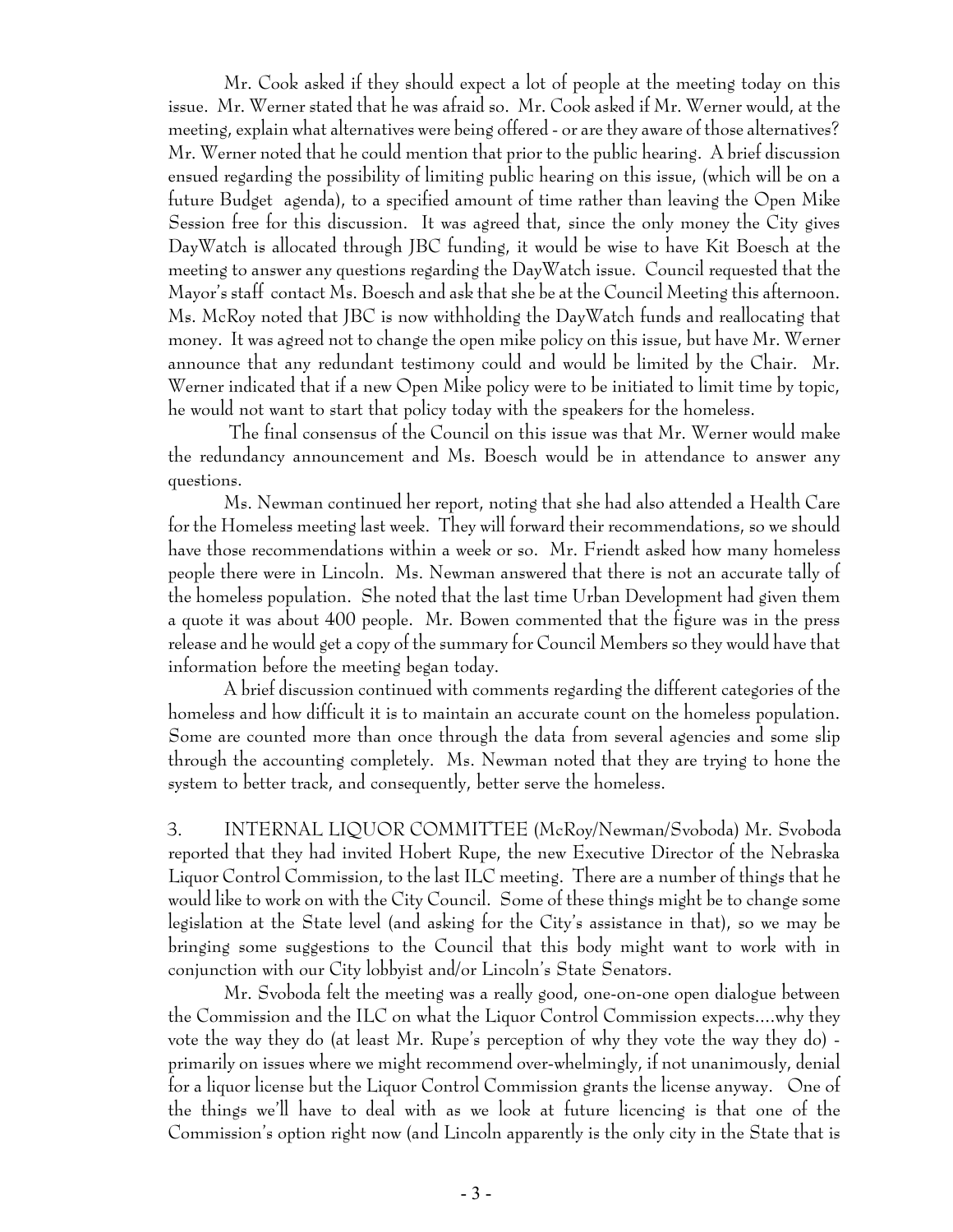doing this) is attaching special provisions to a liquor license. Mr. Rupe said, as opposed to recommending denial, it might be his recommendation to go ahead and recommend approval, but with some restrictive special provisions given. They would have to be reasonable, but there are a number of things Lincoln has utilized in the past that the Liquor Control Commission has, in fact granted as provisions to the approval. Mr. Kupe had suggested that that might be a better way of moving items forward from the local side as opposed to recommending denial.

Ms. Newman stated that it had been a wonderful meeting which showed that, even in our occasional frustration with the Commission, we see that sometimes their hands are tied. It also shows that we can all sit down together and try to work out some of the problems....that is a tremendous step forward.

Mr. Cook asked why they feel they have to approve something that we've denied. Mr. Svoboda commented that there is a term that Mr. Rupe had used in explaining this -a clear and distinct term that suggests that there must be an established history of cause for denial in order for the Commission to uphold a local governing body's denial of a liquor application. (Mr. Roper indicated that the term was `Public Convenience and Necessity').

Council Members discussed several specific instances of Commission over-ride of a Council denial. Mr. Svoboda explained that testimony in opposition at the Commission hearings would also hold sway. Ms. Newman reported that Mr. Rupe had also stated that in that situation, the Commission actually puts conditions on the license. That is really important. He had explained that if the Council has misgivings, they need to let the Commission know what the specific misgivings are, so that they can address those issues.

Mr. Svoboda added that Mr. Rupe had suggested that Council have a representative of the Council, or a representative of the Internal Liquor Committee, speak in opposition at the Commission's Public Hearing if we feel that strongly about denial. He had stated that the only individual at those hearings speaking in opposition, or in support of our denial, is our City Attorney. They would rather have us be the testifier in opposition and let the City Attorney simply interpret the letter of the law.

Mr. Cook and Mr. Werner both commented that it is Mr. Roper's purpose to be representing the City in these situations. Mr. Svoboda answered that this was Mr. Rupe's assessment and perception of the process right now. Mr. Cook pointed out the Mr. Roper "is" the City at such a public hearing. He thought it was outrageous for them to suggest that Council Members personally have to come in and explain our decisions. We explain why we did what we did to our City Attorney who makes our case for us....hopefully in a better way than we would. That's why the attorney's get the big bucks. That is why developers attorney's show up at our public hearings and not their clients. We don't even see their clients. Mr. Cook felt that was a very insulting suggestion on the part of Mr. Rupe.

 Mr. Svoboda answered that, as the Executive Director, Mr. Rupe is just suggesting, if we feel strongly about something, that one of us be there in opposition -as opposed to just having the City Attorney there; Again, that is if one of us feels strongly enough to represent the Council with full Council approval - or at least majority support. Mr. Svoboda stated that as the Internal Liquor Committee Chair, he would not mind taking on that role. Mr. Svoboda added, again, that Mr. Rupe had suggested that, if the Council is going to do a denial, they had better have something that is historically significant in that persons past, as a grounds for a recommendation of denial.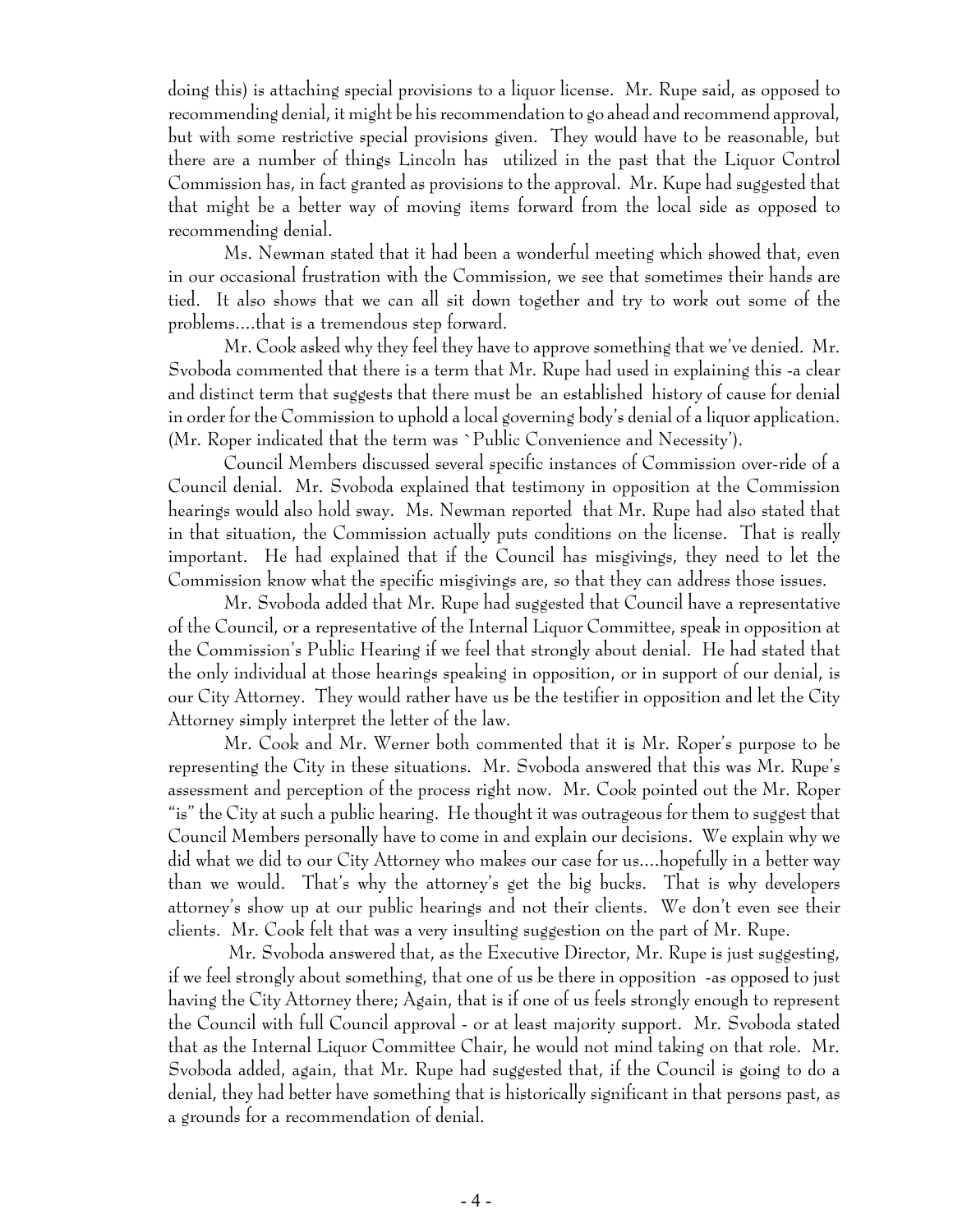Ms. McRoy brought the MADD letter (which Council Members had received in their packets) to their attention for consideration. [The letter had been cc'd to Council, but addressed to Mr. Bob Logsdon, Chair of the State Liquor Control Commission, voicing concerns MADD had received from constituents on recent Commission decisions]

Mr. Cook had a final comment, noting that there will be a greater burden placed on the City Attorney's Office and the Police Department to give Council information that can be put specifically in writing for these recommendations for approval with conditions. It is one thing to deny, but it is another to put forth specific conditions in very clear language on which the Liquor Commission can make binding decisions...to have that language ready for us when we consider the legislation.

 Mr. Svoboda commented that neither the Council nor the Internal Liquor Committee have had such a working relationship with the State Liquor Commission prior to Mr. Rupe's arrival. The Internal Liquor Committee has suggested that we have him back on a quarterly basis to discuss issues with him as they relate to the State law - then how it relates to Lincoln being able to help the State get some legislation through that might change and close some of the loops holes in the law that we currently have.

 4. PRT (Newman) Ms. Newman noted that they still have properties coming on and going off the list. The one thing that anyone may be getting phone calls about might be regarding  $1<sup>st</sup>$  and "H" Street - under the overpass. They will be posting it as "No Parking" with no placing of any objects under there. It had been cleaned out and then all of a sudden, some boxes reappeared under there overnight...but they're trying to keep it clean.

.

 5. CITIZEN'S MEETING (Newman) Ms. Newman reported that there had been about 17 people in attendance to hear Mike Merwick talk a little bit about what the Building and Safety Department does. At this point, Council's discussion touched briefly on the efforts of the Building and Safety Department.

 6. DOWNTOWN LINCOLN BID ASSOCIATION - BOARD OF DIRECTORS MEETING (Werner) Mr. Werner reported they are doing a parking study in conjunction with the City. Mr. Cook commented that this might be "Parking Study Number 407". Mr. Werner concurred, noting that there have been numerous parking studies, but it is felt that parking is not fully covered in the Downtown Master Plan. Mr. Werner asked the Mayor's Staff if they had a good insight as to the need for another parking study?

Ms. Harrell explained that, yes, there are a lot of different parking studies; the problem is there are a lot of different aspects to parking. The most recent parking study that was done in Lincoln was looking at "need" on a block by block basis - in the downtown. This was done in preparation for the next decision about where to build a parking garage. That is one element of parking - the land use element and the demand.

But, the study for which they approved the additional funding this last week was in a response to a concern held by both the DLA and the City Administration regarding the administration of public sector parking in Lincoln. We have multiple departments that each play a role in the administration of parking, generally. We have Police with enforcement; Public Works with construction and management; there is Finance with enforcement and bonding; and the Urban Development agencies that are supposed to use parking as an economic development tool, but they don't really have any actual authority over parking.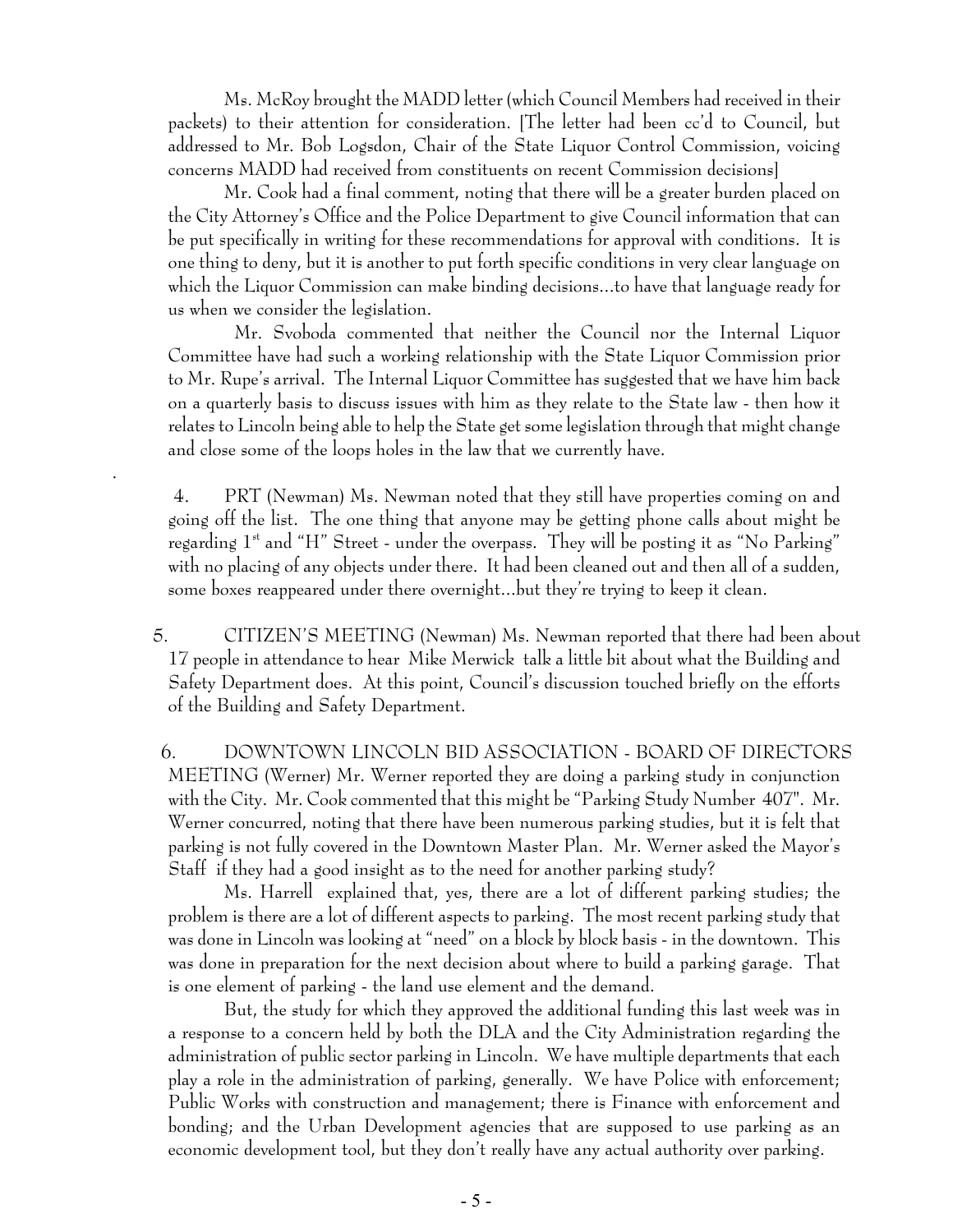This situation leads to frustration and confusion and some division of responsibility. The interest is looking at a better way to organize parking which would be more efficient, more accountable and easier to deal with from the outside as well as from the City's perspective. It seems like the studies are all covering "parking" - but they are very different pieces of the problem.

Mr. Werner commented that Bob Hampton had also been at the meeting and gave a presentation about his project in the Haymarket with the condos. It is a very nice project with a bank and retail below the units. This project is under construction currently, but Mr. Werner did not know what the time-line for completion was. He believed it was about a yearand-a-half down the road, noting again that it is a really nice project.

# 7. LINCOLN PARTNERSHIP FOR ECONOMIC DEVELOPMENT - INVESTORS' MEETING (Camp) - Schedule Conflict - No Report

8. COMMUNITY DEVELOPMENT TASK FORCE (Friendt) Mr. Friendt reported that he was unable to attend, but the key item on the agenda was the City of Lincoln 2004 Action Plan. For use of the funds, we had to approve the Action Plan. One of the chief components had to do with Investor/Owner Rehab programs. We also approved a transfer of funds. The two major transfers were: 1) From the Neighborhood Retail Assistance program (about \$37,000) to the Job Creation Loan program. We had a project that is coming forward for which we needed those funds and the monies had not been accessed in the Neighborhood Retail Assistance program. So, we transferred those funds.

The second was a transfer of \$90,000 from the Investor/Owner Loan Program, which is primarily for rehab, to the Direct Deferred Loan Program for owner occupied [inaudible]. We had not had the demand for the Investor/Owner Rehab funds, so we moved them to this Program. That was about the extent of the meeting.

9. JBC/UNITED WAY ALLOCATIONS (McRoy/Werner) Ms. McRoy reported that they had spent the first part of the meeting discussing DayWatch. The bulk of the meeting was the review of the binder of JBC/United Way recommendations. We went through the eight categories of need. The recommendations will be coming to the Council in July in resolution form. Ms. McRoy noted this is just the yearly process of allocating City/County Funds to community and human service agencies. There really wasn't any disagreement. There is a new program -Volunteer Partners- that came up for denial, but that might be reconsidered. There are no agencies in trouble at the present time and the meeting followed the normal allocation process.

Ms. McRoy explained that the remainder of the DayWatch funding will be reallocated for use for bus tokens to help folks get to the City Mission. Mr. Werner added that the funds would be allotted for bus tokens or some form of transportation. Mr. Werner noted also that there is \$10,000 from DayWatch that will be used in some fashion to support the Payee Program and the Case Management Program.

Ms McRoy added that the Asian Center and the Interfaith Council, which had been operating using joint funding, are being separated and re-defined with clearly noted separate identities and funding.

OTHER MEETINGS - None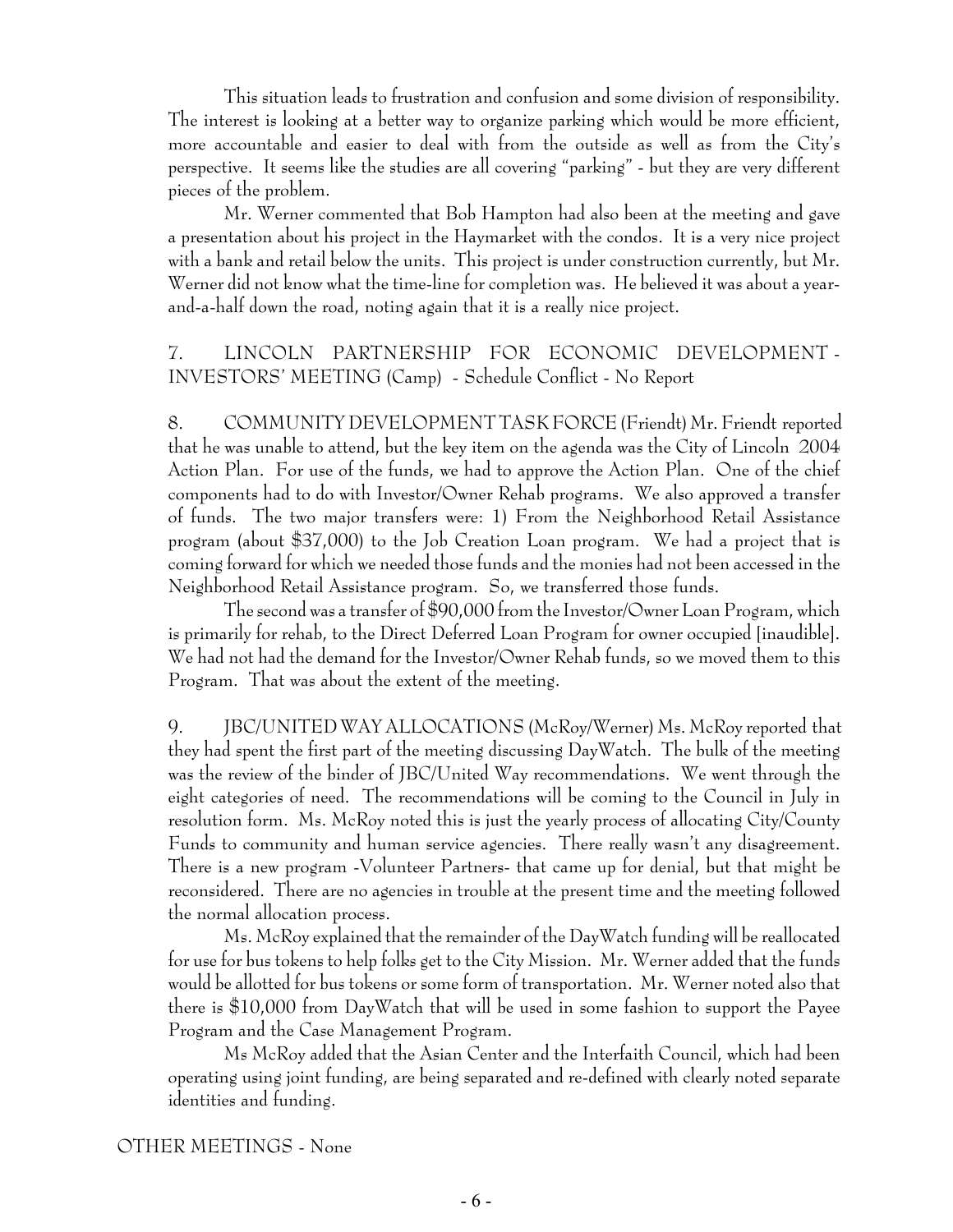**IV. REQUESTS OF COUNCIL FROM MAYOR** - Mr. Bowen reported that he had called Kit Boesch who is out of the office this morning, but will be back this afternoon and we've requested that she be at the Council Meeting's Public Comment portion to answer any DayWatch questions that might arise at that time.

Mr. Bowen reported that the SRT resumed their meetings at 7:30 this morning, so you'll be hearing more from them as they begin to wrap up their documentation on the public meeting they had. They're starting to come together.

The final comment Mr. Bowen wanted to share was on the Group Home Task Force. They have asked that a City Council Member be on this Task Force. Mr. Jonathan Cook volunteered to assume that responsibility and Council approved his participation as the Council representative.

Ms. McRoy brought up a wish of a citizen, Dan Alberts, who would very much like to be appointed to the Task Force. Ms. McRoy felt his background and credentials would warrant his inclusion as a Task Force member. Mr. Bowen commented that the group make-up is pretty much settled at this time. He did add, however, that there will be resource representatives chosen from various areas from the community. The Task Force will, at some point, be calling on those people for input on how they want to deal with different varieties of services. We will be sure that Mr. Alberts is on that list of resource representatives. Ms. McRoy suggested that he also be on the meeting's notification mailing list so that he could attend the regular meetings.

Mr. Cook commented that it should be understood that the City can't solve many of the problems that the State has with group homes. He commented that the Task Force wasn't intended to address those issues. Mr. Bowen agreed that the Task Force would not be trying to fix the State problems. He noted that we have our own issues at the local level which we will be trying to address.

Mr. Werner commented that he was unhappy about the way the committee came together. He did not think, personally, that it was a very good committee. He noted that he had expressed his concerns earlier. Mr. Bowen commented that there are such a variety of group homes out there, to make the committee effective, we needed to keep it to a certain size. We need to look at all the different homes that are out there in the community - not just [inaudible].

**V. MEETINGS/INVITATIONS** - Noted Without Significant Comment.

#### **VI. MISCELLANEOUS -**

1. Discussion on Council representation at LPED. Mr. Werner noted that in the past the Chair had been the designated representative on this Committee. Mr. Camp stated that it was - a long time ago, but when Jonathan was Chair, he didn't want to do it, so he [Mr. Camp] had taken that committee responsibility. Mr. Werner indicated that he would like to assume that responsibility, in his capacity as Chair, and Mr. Camp agreed to that, noting, however, that he would like to continue attending the meetings.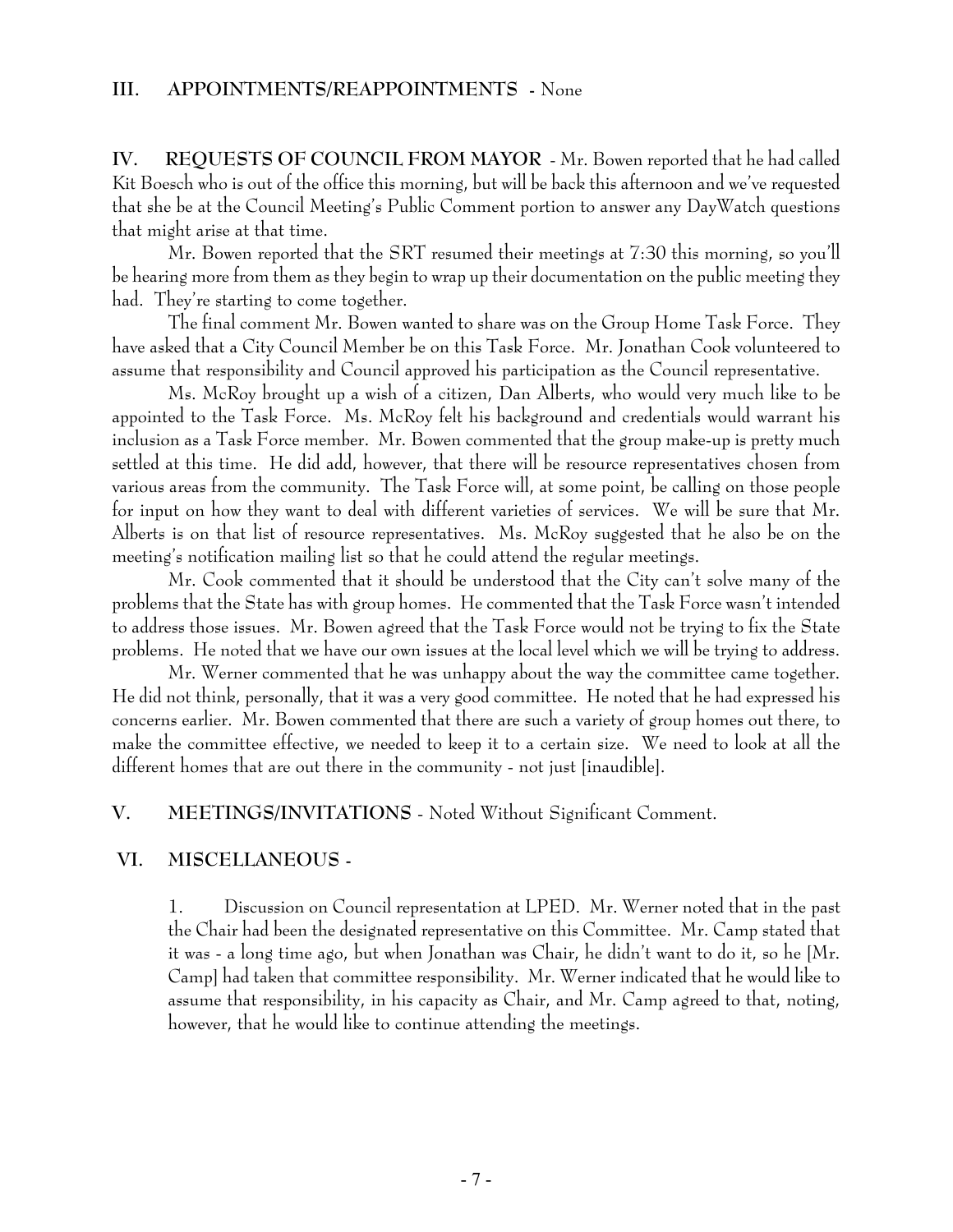#### **ADDENDUM**

1. Additional Agenda Items for the Monday, August 2<sup>nd</sup>, 2004.LPS/City/County Joint Meeting (We currently have a 45 Min Presentation with Planning/PW/P&R & YMCA RE: Joint Planning Efforts for Recreational Facilities among these Agencies. This will leave approx 15 min for "Other" Items. The Common begins at 8:30 a.m. on August  $2<sup>nd</sup>$ , so this meeting can only be scheduled for one hour...) Mr. Werner directed any Council Members who have items for the agenda to give them to Joan for inclusion on the Agenda. Mr. Svoboda commented, in response to Mr. Werner's observation that we had plenty of time to add agenda items, that there would also be plenty of time to cancel the meeting as well. [Laughter]

#### **VII. COUNCIL MEMBERS -**

**JON CAMP** - No Further Comments

**JONATHAN COOK** - Mr. Cook commented on the issue of "Chairs", stating that since tomorrow is the Public Building Commission Meeting, he wanted to ask for the Council Members' input on chair choice. He thought if Council Members had feed-back on the chairs, he and Mr. Camp should take that back to the PBC. Mr. Werner commented that his input would be "make a decision". Mr. Svoboda commented that they should "make a decision - make it cheap". Ms. McRoy, reiterated Mr. Svoboda's comment and added "...and make it quickly." Mr. Friendt added "make it comfortable and cheap". Mr. Werner added [for benefit in TV presentation] "...and not squiggly". Ms. Newman requested that this never be brought up again!

After noting these comments from his colleagues, Mr. Cook explained that he did not want to end up at the PBC meeting tomorrow saying that he had not consulted the Council for their input and wind up having to bring the issue back to them - again!

Ms. McRoy asked how often they clean the chairs? Mr. Cook's response was "Clean them?" [Laughter] He asked if they have they ever been cleaned? Ms. McRoy commented that there are three different bodies that sit in them....the Council, the County Board and the Planning Commission. Mr. Cook thought he'd be bringing a towel from now on.

Mr. Cook brought up the smoking ordinance and the timing of the public hearing in reference to the new Substitute Ordinance. This was discussed at some length with a final determination that there should be just one public hearing on the substitute ordinance (LMC 8.50) while eliminating the current ordinance (LMC 8.48). The public hearing would be held on June  $21^{st}$ with action on June  $28<sup>th</sup>$ . There will be no enforcement until November  $1<sup>st</sup>$  anyway, so there would be no need for an emergency stipulation.

**GLENN FRIENDT** - No Further Comments

**ANNETTE MCROY** -No Further Comments

**PATTE NEWMAN** - No Further Comments